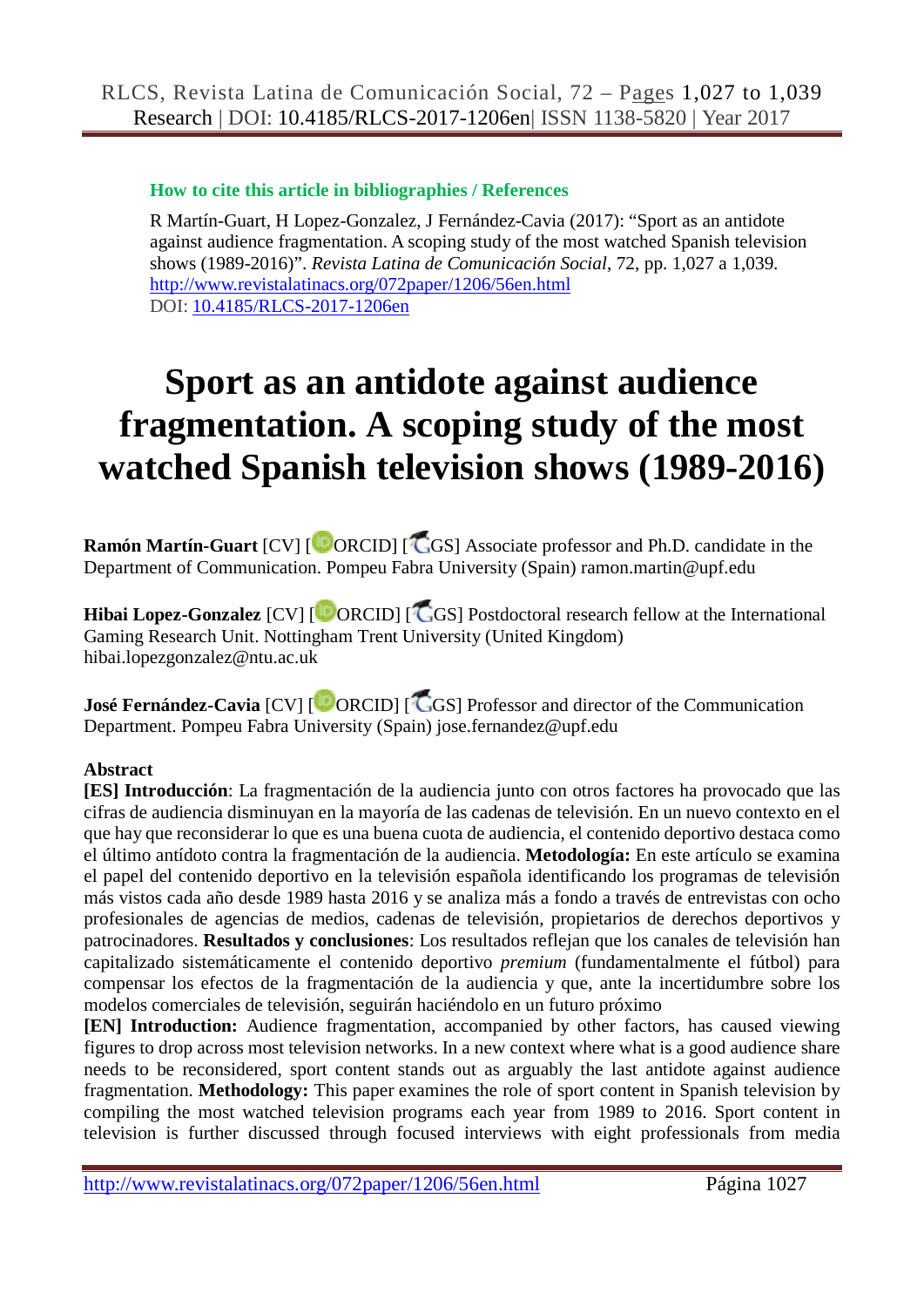agencies, networks, media right holders and sponsors. **Results and conclusions:** The results suggest that networks have systematically capitalized on premium sport content (fundamentally football) to ameliorate the effects of audience fragmentation, and that, given the uncertainty concerning television business models, will continue to do so in the near future.

#### **Keywords**

**[EN]** Audience fragmentation; media; football; broadcasting rights; television; Spain.

#### **Contents**

[**EN]** 1. Introduction. 2. Fragmentation of audiences in sport. 3. Broadcasting sport in Spain. 4. Aim. 5. Method. 6. Results. 6.1. Homogenization of television content, 6.2. Fragmentation of audiences. 7. Conclusions. 8. Notes. 9. References.

> Revised by **Nicholas G. Charles** (Academic translator and interpreter, Pompeu Fabra University and Heriot-Watt University)

#### **1. Introduction**

The growing number of television channels and the viewing of online television content means that audiences are increasingly split between a range of platforms. Few events manage to draw millions of viewers to television in a situation further complicated by mobile platforms that alter the time and place of access (Ling; Donner, 2009). In this untidy scenario of various consumption patterns and broadcasting windows networks appear to rely heavily on a few media contents that, despite the constant uncertainty, keep drawing wide audiences. Sport broadcasting seems to be one of these few media products (Boyle, 2014; Hutchins; Rowe, 2012).

In Spain, one phenomenon that has come to mark the audiovisual sector in recent years has been the advent of DTT in April 2010 which transformed the television business model radically owing to greater audience fragmentation in view of the larger number of channels available (Couldry; Turow, 2014; "Author", 2012). In this context, the axiom that 'a major increase in the number of free-to-air and subscription channels also entails an increase in the price of the most sought-after content' (García; Pérez; Alcolea, 2014, p. 396) occurs especially in the case of premium content such as sporting broadcast rights. This pattern has heightened with the globalization of audiovisual companies and major sporting events as they have become a highly significant business for the entertainment sector (Evens; Lefever, 2011; Giulianotti; Robertson, 2004). Spain is not an exception and Spanish channels have capitalized on the broadcasting of sporting events in order to swiftly raise their market share, albeit at a high price.

To tackle this issue, the present paper examines how television audiences have evolved in Spain over a period of 28 years (1989-2016) in order to reflect on how sport programs have managed to appeal to mass audiences on the context of a new television model characterized by fragmentation of supply and demand. The paper further elaborates on the audience fragmentation paradigm by interviewing 8

<http://www.revistalatinacs.org/072paper/1206/56en.html> Página 1028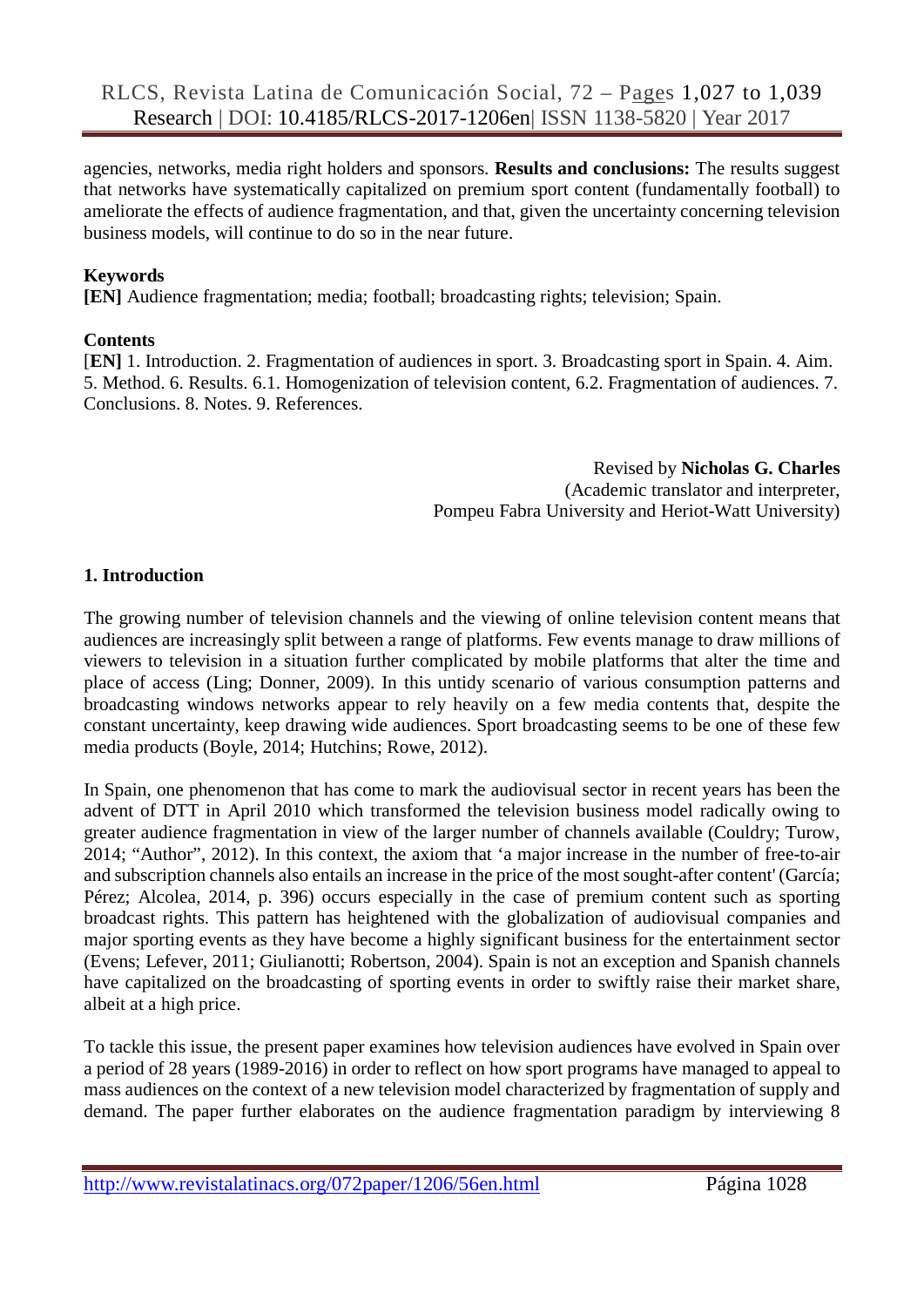professionals from the media, marketing and sport sector in Spain in order to assess the viability of the business model and to discuss its evolution.

### **2. Fragmentation of audiences in sport**

The commodification of professional sport is one of the most highly analyzed phenomena by scholars since sporting events have become ever present in the media, constituting one of the few types of content that can appeal to millions of viewers worldwide (Giulianotti, 2005; Llopis-Goig, 2012). Slater; Tonkiss (2001) define it as a process whereby a social phenomenon becomes saleable when it had not previously been seen in this light. The effect of commodification became heightened after the 1970s when live sporting events began to take centre stage in television listings and the value of broadcast rights was rising incessantly (Parente, 1977). The process of commodification has unquestionably transformed professional sport into a global consumer product and the space devoted to it in the media is still growing with the aim of increasing audience numbers (Cleland, 2011).

Over the past two decades, the volume of information and the speed at which it is conveyed has grown at a dramatic pace, leading to what Whannel (2008) calls vortextuality, whereby the foremost news items and specifically certain super-major events tend to take the spotlight in the media to the extent that the media agenda is compressed, with other subjects disappearing or needing to draw common ground with the dominating event, that is, the vortextual event. He points out that "in the middle of a vortextual moment, cartoons, radio phone-ins, celebrity columnists, news magazines, cultural commentators, and letter pages are all drawn in. The development of a vortextual effect during a major sport event provides momentum for the building of television audiences (Whannel, 2009, p. 210). Nowadays, in a multimedia ecosystem of digital communication, the Olympic Games, the Super Bowl, Formula 1 and major soccer championships are sporting events that can create this vortextual effect ("Author", 2014).

Vortextuality is a fundamental mechanism of addressing the fragmentation of audience interests. Few media contents have the power to produce actual vortexes of information, that is, to concentrate the viewers' attention in one single focal point. Whannel (2008) argued that sport is one of the fewest media contents able to achieve that. While many contents manage to attract niche audiences for a limited period of time, sport, and particularly premium sport content, manages to gather large audiences around specific events by seducing viewers into watching television simultaneously, making it one of the last illustrations of appointment television (Haynes, 2016).

# **3. Broadcasting sport in Spain**

From 1986 onwards, management of television sporting rights in Spain took a U-turn. Hitherto, the Spanish national public broadcaster Televisión Española (TVE) had exclusive broadcasting rights for the main sporting events and it assigned some of its primary position to regional channels and to Canal+, the first subscription television channel in Spain. Along these lines, the status quo held with public television broke down, causing demand to be extremely fragmented, with sporting events being the key to attaining audiences in the millions (Hutchins, 2012; Scherer; Sam, 2012). In the light of this, television channels are investing in such events, competing to attain larger audiences by offering greater variety and better quality content.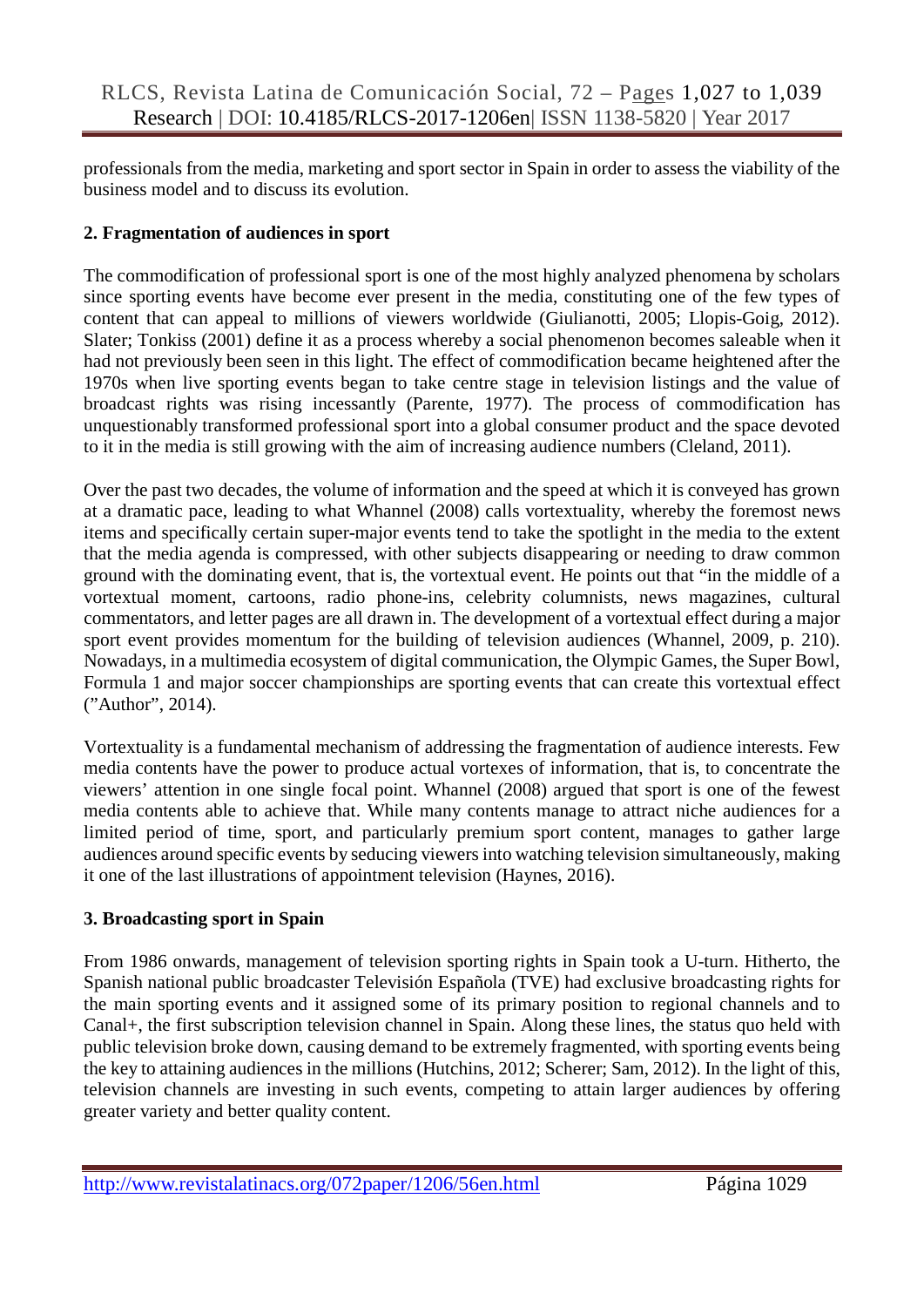## RLCS, Revista Latina de Comunicación Social, 72 – Pages 1,027 to 1,039 Research | DOI: 10.4185/RLCS-2017-1206en| ISSN 1138-5820 | Year 2017

The first channels to predict this were the private stations Cuatro and La Sexta, currently owned by Mediaset and Atresmedia, respectively, who ventured for sport as the cornerstone of their evolution. Indeed, in 2006 Cuatro purchased the rights for the FIFA World Cup and in 2008 the rights for the UEFA Euro, a policy also applied to the Spanish soccer premiership –Liga BBVA– and, more recently, the 2014 World Cup in conjunction with Telecinco. Similarly, since its inception, La Sexta has broadcast the 2006 FIFA World Cup Germany and the FIFA Club World Cup Japan 2006. From 2006 onwards, it also freely broadcast the match of the Spanish soccer premiership on Saturdays; the FIBA EuroBasket 2007 in Spain, 2009 in Poland and 2011 in Lithuania; the 2010 FIBA World Championship, hosted by Turkey; and the 2009-2011 Formula 1 championships, among other events. It also broadcast the *Clásico* soccer match between F.C. Barcelona and Real Madrid on December 13, 2008 making it the most widely viewed airing on La Sexta in the channel's history with an audience share according to Kantar Media [1] of 44.7% and in excess of 8.7 million viewers. In 2007 Mediapro group purchased the rights to most Spanish soccer clubs' matches which were broadcast via its channels La Sexta and [Gol Televisión.](http://es.wikipedia.org/wiki/Gol_Television) In a context where content takes center stage ("Author", 2012), we can understand why media groups vie so fervently for the rights to such broadcasts in what certain authors have coined the "global sporting media complex" (Rowe, 2004; De-Moragas; Kennet; Ginesta, 2010).

Telecinco has been historically the only media group that do not vie for soccer rights as it considered that soccer broadcasts lacked profitability in spite of drawing in audience shares (Artero, 2007). This notwithstanding, such a policy of content and programming changed radically in 2010 when it purchased the rights to the FIFA World Cup South Africa for 50 million euros. It subsequently paid 70 million for UEFA Euro 2012 and in 2014 purchased the rights for the FIFA World Cup Brazil for 35 million euros. Nevertheless, since the Spanish side was knocked out at an early stage – contrary to expectations – interest in the 2014 World Cup plummeted along with audience figures, thus causing income from advertising to also fall to the point where Mediaset securities fell by 3.17% on the stock exchange to 8.49 euros once the Spanish squad had been eliminated. In order to break even financially, it was calculated that the Spanish team would need to reach the quarter finals. Stock market analysts concluded that income from advertising varied between 20 and 25 million euros compared to costs of 35 million euros for the rights to free-to-air coverage, bringing about a negative effect on EBITDA (gross operating profit) of between 10 and 15 million euros (*BNP Paribas*, 2014).

Over the course of this period, the public channel TVE was also affected by Law 8/2009, of August 28, on the financing of the Spanish Radio and Television Corporation, which removed commercial advertising from all its channels and limited the investment earmarked for purchasing the rights to broadcast sporting events to a mere 10% of its annual budget, with the exception of the Olympic Games. In this context, TVE ceased to bid for the MotoGP championship which was ultimately awarded to Mediaset for the 2010-11 season for 20 million euros each year, although it did retain the rights to the UEFA Champions League up to the 2014-15 season for 40 million euros per year, to later lose them again to Atresmedia from 2015 on.

Although soccer may appear to be at the core of the battle for sporting broadcasting rights, the major multimedia groups have begun bidding for other sporting rights such as the MotoGP championship – as mentioned–, Formula 1 and basketball essentially, the bidding for which is tied in with the income expected from advertising and the audiences the events are expected to draw (Gratton; Solberg, 2007), taking into consideration other earnings stemming, for instance, from subscriptions to pay-per-view

<http://www.revistalatinacs.org/072paper/1206/56en.html> Página 1030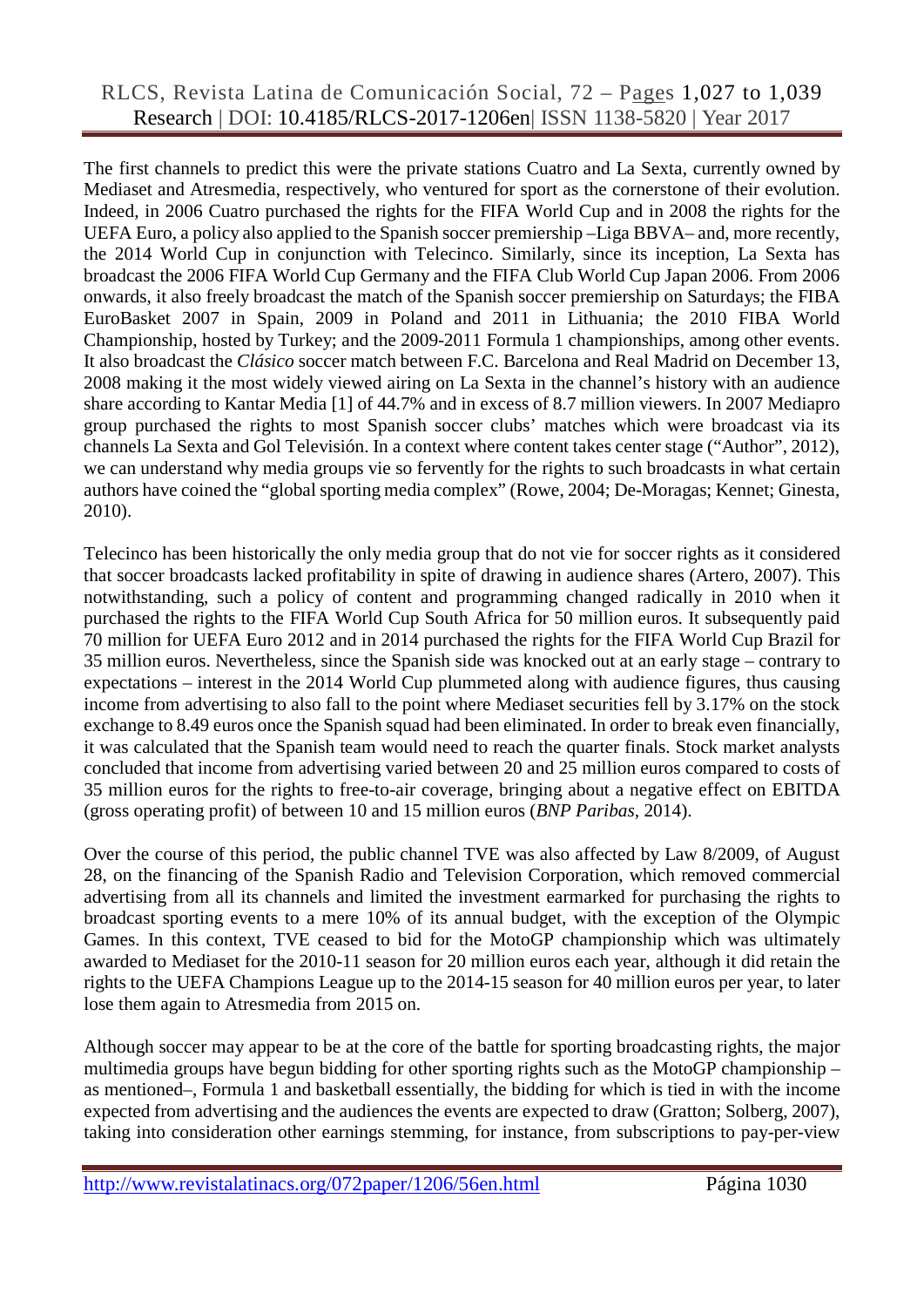channels and programs. Mediapro has been characterized for bidding heavily for the rights to broadcast key sporting events, not just soccer, like Formula 1, the broadcasting rights for which it took from Telecinco in 2009 having paid some 200 million euros for the 2009-2013 period. These broadcasting rights have been changing hands to the highest bidder. In this respect, for the 2014 and 2015 seasons, the rights were awarded to Antena3 for 40 million euros each year; with good reason as Formula 1 is the second most popular sport in terms of viewing figures: based on its audience share, Formula 1 exceeded the UEFA Champions League and the UEFA Euro in 2013 with a share of 35.6% and more than 3.7 million viewers.

#### **4. Aim**

Given the fact that with increasing audience fragmentation major sporting events, especially soccer, are the key events that secure the attention of millions of people, the main purpose of this research is to examine the impact of sporting broadcasts on the television audience over a 28-year period.

The aim of the paper is twofold: on the one hand, to compare variations in the top television programs in Spain since 1989 in terms of average viewers, audience share and program category and link these variations to the main events taking place in the Spanish television market; and on the other hand, to relate those findings to the main trends of change perceived by professionals and scholars, anticipating potential developments in a more prospective function.

# **5. Method**

In order to reach the goals, set a triangulation methodology approach was chosen combining two techniques which were carried out sequentially despite centering on the same object of study. In a first stage, data were compiled from Kantar Media and Sofres, filtering by share, audience type and channel. Viewing figures for the programs on all Spanish television channels between January 1989 and October 2016 were extracted. This entailed classifying them in terms of average viewers as a percentage, average viewers in numbers and audience share for each broadcast [2]. Lastly, they were used to draw up a summary of the most viewed programs for each year.

In a second but parallel stage a number of interviews were conducted for triangulation of data, making it possible to compare, enhance and become better acquainted with the quantitative results of the previous stage (Gillham, 2005; Mason, 2002), whilst providing a perspective on the future from the viewpoint of those interviewed (Rubin; Rubin, 2012). As Merton; Kendall (1946) state, given the prior analysis made concerning the fact of reference, a focused interview was chosen. 8 focused interviews were undertaken during the data collection process in order to inform the data analysis and guide the researchers towards more relevant questions. The interviewees were chosen based on their extensive experience on the topic under study (Lindlof; Taylor, 2011) and to benefit from a sample combining professionals from networks and media agencies. Specifically, the professional sub-sample (N=5) consisted of experienced managerial positions from communication groups in Spain with past or present association with television broadcasting rights for elite sporting events, including Mediaset, Atresmedia, Canal+, TV3 and Mediapro. A second group of professionals (N=3) included representatives from media agencies and a F.C. Barcelona sponsor.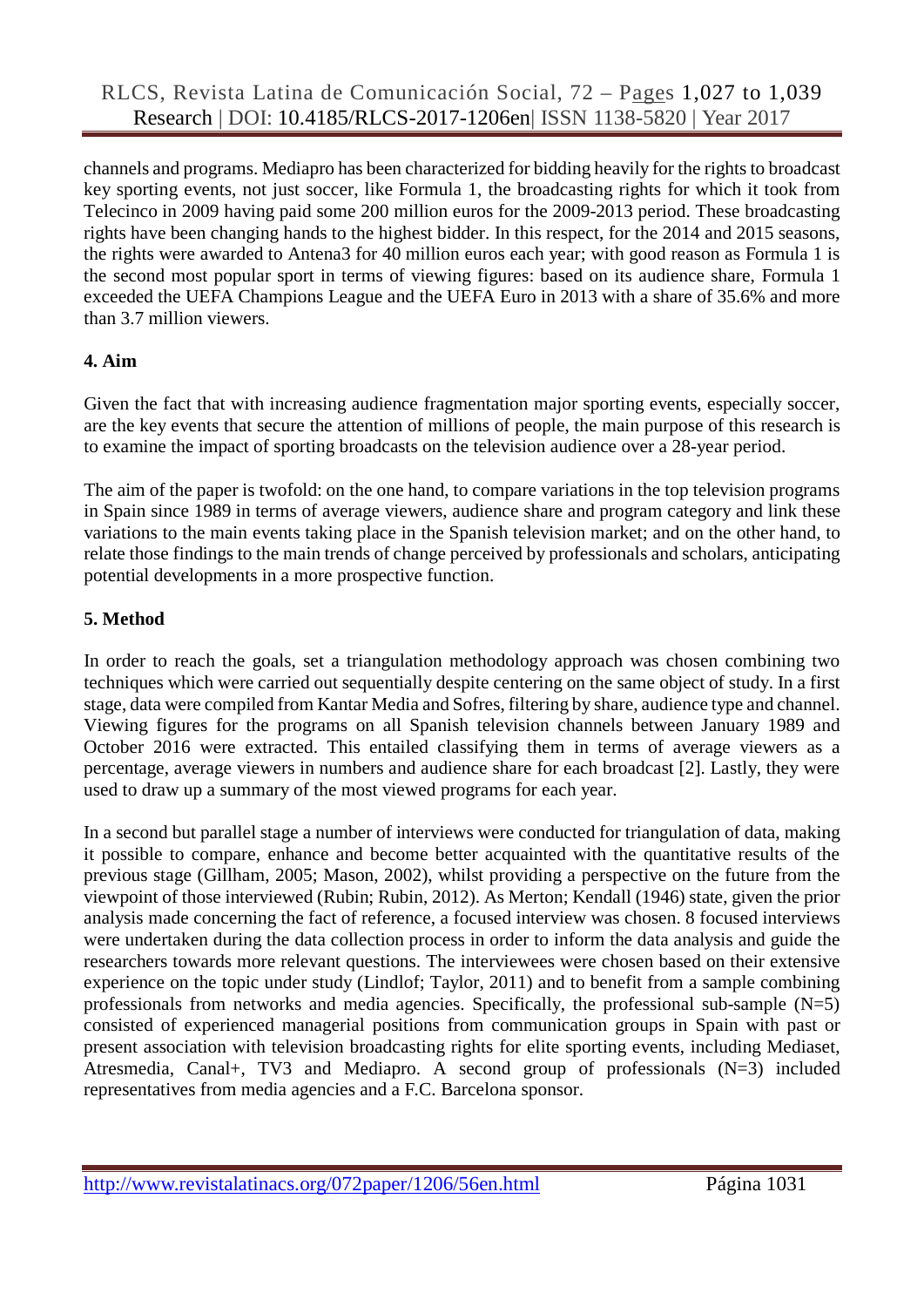Questions, which were posed in a language familiar to the interviewees (Kvale, 1996; Wengraf, 2001), were the following: (1) What is your opinion about the importance of sporting programs in television schedules today?; (2) Do you think sporting programming will continue to take pole position in audience shares and viewers on free television channels over the next 5 years?; (3) Do you think sporting broadcasts, and especially soccer, will ultimately be aired solely on subscription channels?; (4) What do you think will happen with other sports?; (5) It has occasionally been published that income from advertising for the broadcast of key sporting events does not cover the prices paid by channels for the broadcasting rights: how can you explain why channels pay specific amounts for the rights when profitability is not assured?

#### **6. Results**

#### **6.1. Homogenization of television content**

By analyzing the indicators on the viewing figures for the most seen programs since 1989 in Table 1, we can identify that each year the number of viewers falls and it is increasingly difficult for a television program – specifically non-sporting events – to reach millions of viewers, on account of the fragmentation of audiences between a huge variety of channels.

The most widely viewed program in 2016 was the match of the Champions League between Real Madrid and Atletico Madrid, to which 11.6 million Spaniards tuned in with a share of 26.1%. Although these are outstanding figures in the current television context, they stand well behind the audience of more than 16 million Spaniards who in 1989 watched the quiz show *El precio justo* (The right price) broadcast on TVE1, a historical record that no other program has managed to exceed. In 1995, another successful fiction program –*Farmacia de guardia*– secured 31.5% ratings, though thenceforth soccer started to hold the top positions in the ranking with audiences that rarely fall below three million viewers, although top events such as the World Cup easily bring in more than 9 million.

| Year | Program                                   | Air date    | Channel             | Audience<br>(%) |
|------|-------------------------------------------|-------------|---------------------|-----------------|
| 1989 | El precio justo                           | January 2   | TVE1                | 42.8            |
| 1990 | Sábado cine                               | January 13  | TVE <sub>1</sub>    | 37              |
| 1991 | Sesión de noche / Viva la Banda           | March 5     | TVE <sub>1</sub>    | 36.4            |
| 1992 | Que te den concurso                       | June 21     | TVE <sub>1</sub>    | 29.5            |
| 1993 | Soccer: USA World Cup Qualifiers / Spain- | November 17 | TVE <sub>1</sub>    | 33.3            |
|      | Denmark                                   |             |                     |                 |
| 1994 | Soccer: 1994 FIFA World Cup USA / Spain-  | June 21     | TVE <sub>1</sub>    | 32.4            |
|      | Germany                                   |             |                     |                 |
| 1995 | Farmacia de guardia                       | December 28 | Antena <sub>3</sub> | 31.5            |
|      |                                           |             |                     |                 |

Table 1. Viewing figures for the leading broadcasts from 1989 to 2016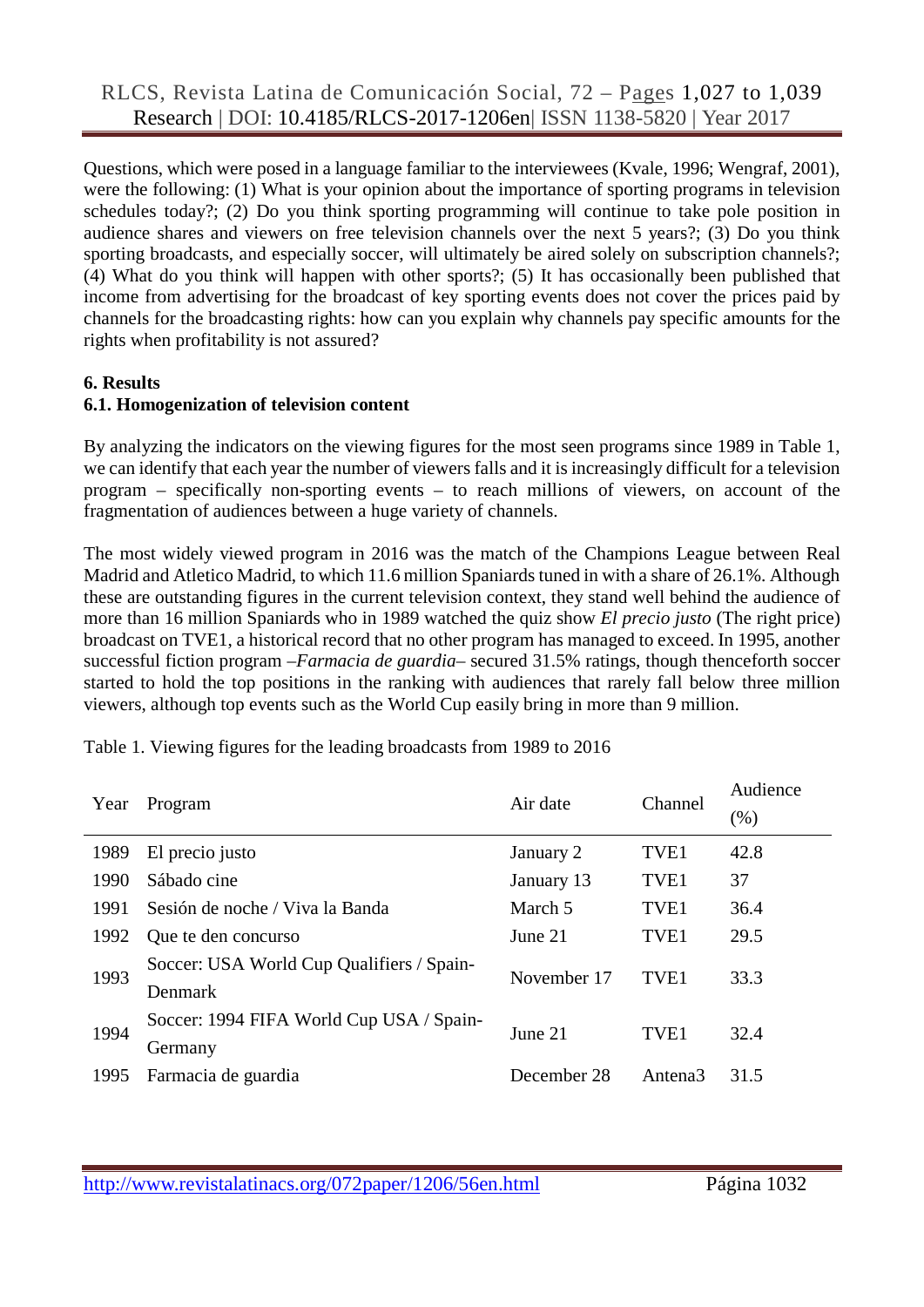RLCS, Revista Latina de Comunicación Social, 72 – Pages 1,027 to 1,039 Research | DOI: 10.4185/RLCS-2017-1206en| ISSN 1138-5820 | Year 2017

| 1996 | Soccer: UEFA Euro extra time / Spain-<br>England     | June 22     | TVE1                    | 29.4 |
|------|------------------------------------------------------|-------------|-------------------------|------|
| 1997 | Soccer: King's Cup / Barcelona-Real Madrid           | January 30  | Antena <sub>3</sub>     | 32.1 |
| 1998 | Champions League / Juventus-Real Madrid              | May 20      | TVE1                    | 34.5 |
| 1999 | New Year's Eve bells                                 | December 31 | TVE1                    | 23.2 |
| 2000 | Soccer: Champions League / Real Madrid-<br>Valencia  | May 24      | TVE1                    | 29.7 |
| 2001 | Soccer: Champions League / Bayern-Valencia           | May 23      | TVE1                    | 34.7 |
| 2002 | Eurovisión "Ha llegado el momento"                   | May 25      | TVE1                    | 36.6 |
| 2003 | Eurovisión "Ha llegado el momento"                   | May 24      | TVE1                    | 25.8 |
| 2004 | Soccer: UEFA Euro / Spain-Portugal                   | June 20     | TVE1                    | 25.1 |
| 2005 | Soccer: World Cup Qualifiers / San Marino-<br>Spain  | October 12  | Antena <sub>3</sub>     | 20.6 |
| 2006 | Soccer: Champions League / Barcelona-<br>Arsenal     | May 17      | TVE1                    | 24.8 |
| 2007 | Soccer: UEFA Cup extra time / Español-<br>Sevilla    | May 16      | TVE1                    | 21   |
| 2008 | Soccer: UEFA Euro final / Germany-Spain              | June 29     | Cuatro                  | 33.8 |
| 2009 | Soccer: Champions League / Olympique-Real<br>Madrid  | December 8  | TVE1                    | 19.4 |
| 2010 | Soccer: 2010 World Cup / Holland-Spain               | July 11     | Telecinc<br>0           | 33.2 |
| 2011 | Soccer: King's Cup / Barcelona-Real Madrid           | April 20    | TVE1                    | 28.9 |
| 2012 | Soccer: UEFA Euro / Portugal-Spain                   | June 27     | Telecinc<br>$\mathbf 0$ | 37.6 |
| 2013 | Soccer: Confederations Cup / Spain-Italy             | June 27     | Telecinc<br>0           | 27.4 |
| 2014 | Soccer: World Cup / Spain-Chile                      | June 18     | Telecinc<br>$\mathbf O$ | 29.8 |
| 2015 | Soccer: Champions League / At. Madrid-Real<br>Madrid | April 14    | TVE1                    | 39.4 |
| 2016 | Soccer: Champions League / Real Madrid-At.<br>Madrid | May 28      | Antena <sub>3</sub>     | 26.1 |

Source: Sofres and Kantar Media, 1989-2016. *Universe*: individuals aged 4 and over. *Scope*: Spain (mainland and Balearic Islands). Compiled by authors.

<http://www.revistalatinacs.org/072paper/1206/56en.html> Página 1033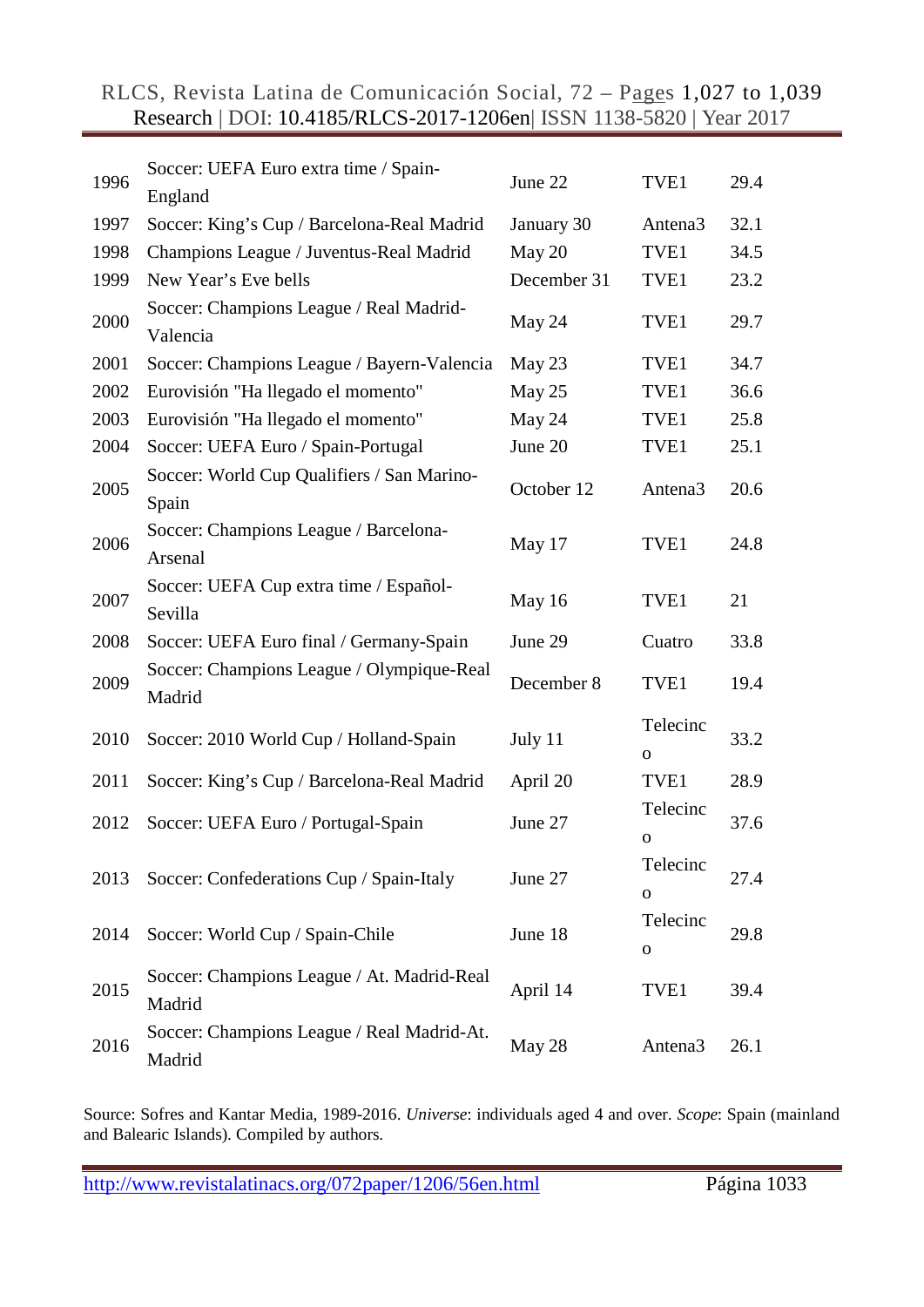In this respect, one of the interviewees remarked that it will be difficult for channels to find a format that would overshadow soccer, such as the talent show *Operación Triunfo* (Star Academy) did, the first edition of which in 2001 became one of the most widely seen programs in Spanish television history with an average of 6,895,000 spectators and an audience share of 44.2%.

When questioned about the importance of sporting programs in television schedules, most interviewees considered sporting broadcasts to indeed reach a wide audience, with the added benefit for channels of reaching a new, more heterogeneous audience that would otherwise be uninterested, particularly among men who are less likely to watch television. One respondent made the following point: "since they draw in broader audiences they make it possible to reach new advertisers and sponsors, increasing income from the sale of advertising spots with larger audiences". Somewhat contrary to this line of thinking, one respondent argued that the ability of premium sport content to reach broad audiences was an ambiguous blessing, since that broadness prevented advertisers from segmenting the audience into more focused niche markets.

Respondents were also asked whether they believed that sports programs would continue to hold pole position on free television channels and half of those questioned stated that they would, although the audience would vary depending on the participation of Spanish representatives, as witnessed with the decrease of F1 audiences after Fernando Alonso's sporting decline.

The remainder stated that although sporting events would be the most widely viewed programs, they would be broadcast on subscription channels. This latter group argued that Spain is the only country that broadcasts soccer on free channels and that, moreover, it is not easy for free channels to guarantee profitability from such a high investment in broadcasting rights, particularly in a market where advertising investment for television has fallen by 50% since 2007, and also in a country with a high rate of Internet piracy where people are not used to paying for content.

One respondent from a TV channel noted that subscription channels could make a profit on the investment through subscription to the channel or pay-per-view for specific content. One example is Telefónica, which included the Gol Televisión soccer package free-of-charge with its standard programming and was able to secure more than 90,000 new customers in 2009 (*BNP Paribas*, 2010).

#### **6.2. Fragmentation of audiences**

TVE1 was the leading channel in 1995 attaining a share of 27.6%. Later in 2000 its leadership amounted to 24.5% of the pie. By 2005, Telecinco was able to lead the audience by a mere 22.3%, whereas in 2015 that proportion for the leader, Telecinco again, only represented an average share of 14.8%. This fragmentation or –as one interviewee otherwise described it– atomization of television audiences is something that most of those participants deemed would increase in coming years owing to changing consumer habits for television and they refer to the instance of ATAWAD, which stands for anytime, anywhere, any device, describing how people watch audiovisual content in differing contexts. In this context, sport content was viewed by most of the interviewees as a natural deterrent for audience fragmentation. One respondent defined sport shows as 'insensitive to time shifting',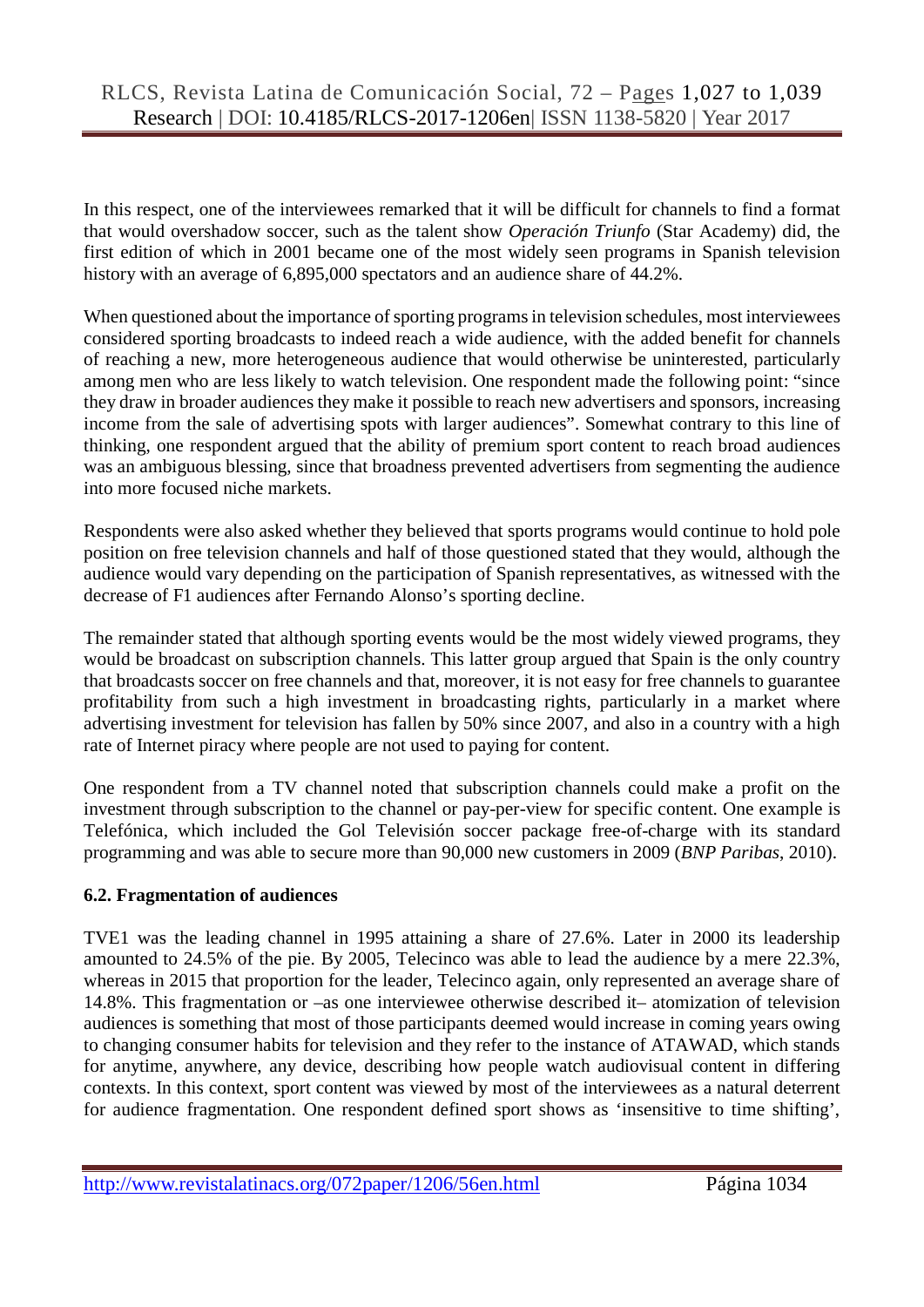considering sport one of the last strongholds of live and communal television viewing, an idea envisaged by scholars for a long time (Hutchins; Rowe, 2012; Whannel, 2014).

Lastly, one of those interviewed considered the likelihood in future of hyper-fragmentation rather than fragmentation of the audience owing to the potential incorporation into the audiovisual industry of companies such as Facebook, Google, Amazon, Apple and Microsoft who could purchase the rights to key sporting events and broadcast them globally over their platforms. In this sense, new entrants like the ones mentioned above could potentially disrupt the media sport content economy as we know it and put into question the actual meaning of television audiences. In this regard, fragmentation evoked the conflict between large global audiences and local advertising markets.

The business model of televised sport content was a major issue for many respondents. A majority of them tended to agree that subscription-based channels (or other form of pay television) will be the norm for premium contents. They all appear to anticipate that as soon as the anti-siphoning Spanish law that forces a weekly game of soccer to be aired free is revoked, all content from Spanish Liga will be broadcast behind a paywall. One respondent, however, considered that the current model of the UEFA Champions League should be the most beneficial for both teams and broadcasters. Following this model, most of the content from the competition would only be accessible through payment while one game per week is free-to-air, working as an appetizer for the whole competition. This combined model tackles the biggest long term threat of pay television in sports: the loss of interest of an audience increasingly de-familiarized with the players and teams.

Somehow counter-intuitively, price for premium sport content has continued to grow exponentially in the past two decades while the advertisers' money paying for spots for that content has been reduced or at least, has not increased accordingly. Simply put, premium sport content is often considered to be a bad financial investment. The interviewees were asked specifically why channels continue to pay large sums for broadcasting rights without assurance of profitability. A majority mentioned that sport helps them achieve huge ratings, allowing them to secure broad coverage, and distinguishing them from the rest of the competitors. Those interviewees from audiovisual groups agreed that it is a way of avoiding the negative impact of the event being bought by a competitor.

Prestige and brand equity were among the most cited reasons why broadcasters buy sport content at a loss, which are hard to gauged variables in terms of profitability. Also, as one media marketing professional put it, '[sport content] provide a huge short-term audience boost with potential for loyalty among viewers in the medium term, making them a worthwhile investment'. Media right holders expect for sport content to have an overall impact on the network's global share of audience and not only on sport programs. Indeed, they pointed out that the advantage did not merely lie in broadcasting the sporting event but in allowing the channel to generate additional content and to make up a big part of the daily news, especially on weekends, leading to benefits for sponsors owing to greater media presence. One interviewee stated that sporting programs being among the few content types that are unaffected by time-shift meant that no one would record a soccer match or Formula 1 race to view later as this is content to be enjoyed live.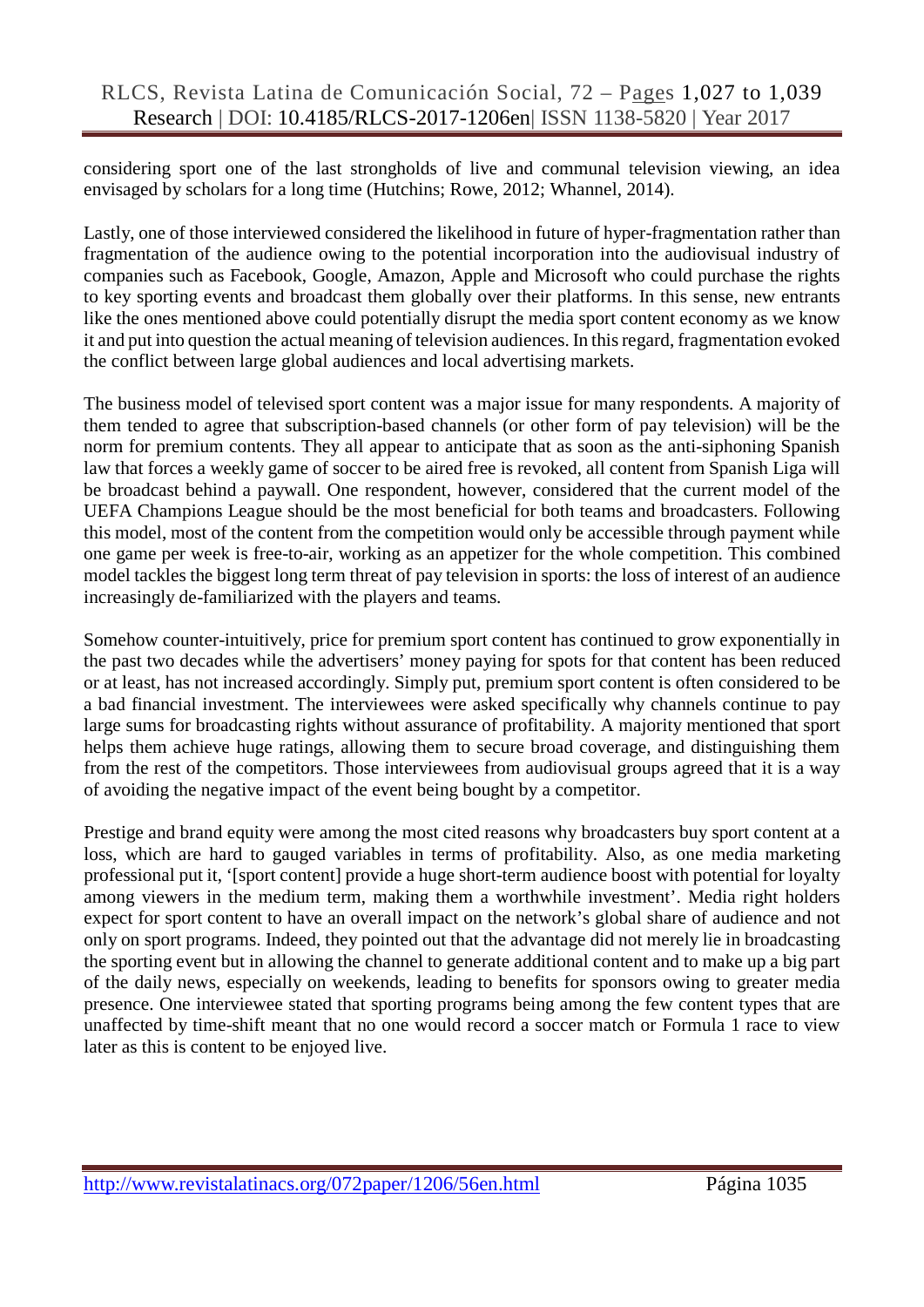#### **7. Conclusions**

This article reflects on how top sporting content, especially soccer, has become in the past decades a key aspect in the Spanish television business model. The primary goal set out at the start of this paper was to determine the impact sporting broadcasts have on television audience in Spain. After analyzing the audience indicators for the television over the last 28 years we have been able to observe that sporting events are those that reach mass audiences most easily in a system characterized by a fragmentation of the supply and demand of television. Indeed, audience of fiction programs such as series, quiz shows and movies have been losing popularity over the years. We have also illustrated how the increased range of television channels, that is, fragmentation of supply, gives rise to a natural reduction in audience shares to the point where never before has a channel been the leading one with such a low share.

This situation poses a challenge for audiovisual groups in securing the largest number of spectators possible. Knowing that the key sporting events can generate vortextuality, television channels have capitalized on the popularity of professional sport as a vital component in their programming, while the process of commodification has transformed it into a global consumer product for which channels pay broadcasting rights that are not always profitable. The interviewees justified the high price owing to the prestige lent to the channel and the ability to reach a wider audience, appealing to new advertisers and sponsors with a highly qualitative, distinguished product, thereby yielding greater advertising income.

#### **8. Notes**

1 Kantar Media is the research institute entrusted with measuring television audiences in Spain. The universe is formed by individuals of 4 years or over and its size is 44,444,000 individuals. With regard to the sample, the data analyzed stem from a permanent panel of 4,625 homes equipped with people meters in which 11,758 individuals representing the study subjects live. The margin of error varies between 1% and 5%.

2 We consider it appropriate to set out a more in-depth definition of these concepts for greater clarity. Average viewers as a percentage is the average number of people tuned in to a program divided by the target subjects. At times, it is also represented as the program rating. Audience share is the percentage of individuals tuned in to a television channel or program over the total number of individuals watching the television at the time in question.

#### **9. References**

Artero, Juan-Pablo (2007): *Modelos estratégicos de Telecinco (1990-2005).* Madrid: Fragua. ISBN 9788470742309.

*BNP Paribas* (2010): *Guerra del fútbol de pago: Prisa pierde mientras que Mediapro y Telefónica ganan*. *https://goo.gl/60ZMlc*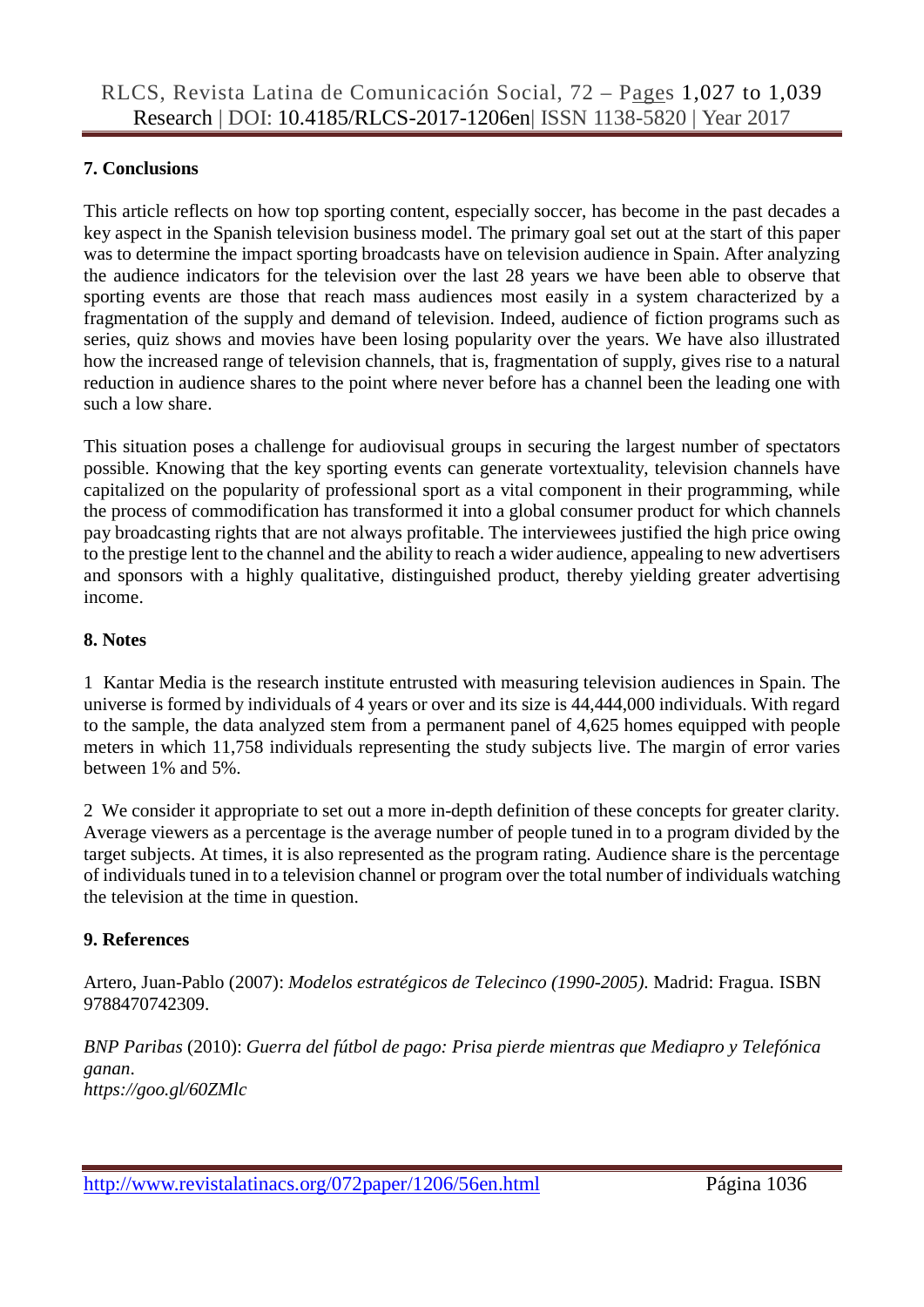*BNP Paribas* (2014): *La eliminación de España del Mundial podría costarle a Mediaset cerca de 10 millones*.

*https://goo.gl/ZN2jPF*

Boyle, Raymond (2014): "Television Sport in the Age of Screens and Content". *Television & New Media*, v. 15, n. 8, pp. 746–751. *http://dx.doi.org/10.1177/1527476414529167* 

Cleland, Jamie (2011): "The media and football supporters: a changing relationship". *Media Culture and Society*, v. 33, n. 2, pp. 299-315. *http://dx.doi.org/10.1177/0163443710393866*

Couldry, Nick; Turow, Joseph (2014): "Advertising, big data and the clearance of the public realm: marketers' new approaches to the content subsidy". *International Journal of Communication*, v. 8, pp. 1710-1726. *http://eprints.lse.ac.uk/57944/*

De-Moragas, Miquel; Kennet, Chris; Ginesta, Xavier (2010): "Football and media in Europe: A new sport paradigm for the global era". In: Tomlinson, Alan; Young, Christopher; Holt, Richard (eds.). *Sport and the Transformation of Modern Europe: States, Media and Markets 1950-2010*, CRESC Series. London: Routledge, pp. 128-149. ISBN 9780415592222

Evens, Tom; Lefever, Katrien (2011): "Watching the football game: Broadcasting rights for the European digital television market". *Journal of Sport and Social Issues*, v. 35, n. 1, pp. 33-49. *http://dx.doi.org/10.1177/0193723510396665*

García-Santamaría, José-Vicente; Pérez, María-José; Alcolea, Gema (2014): "Las nuevas plataformas televisivas en España y su influencia en el mercado". *Revista Latina de Comunicación Social*, v. 69, pp. 390-417. *http://dx.doi.org[/10.4185/RLCS-2014-1017](http://dx.doi.org/10.4185/RLCS-2014-1017)*

Gillham, Bill (2005): *Research Interviewing. The range of techniques*. Berkshire: Open University Press. ISBN 0335215866

Giulianotti, Richard (2005): "Sport spectators and the social consequences of commodification. Critical perspectives from Scottish football". *Journal of Sport and Social Issues*, v. 29, n. 4, pp. 386- 410.

*http://dx.doi.org/10.1177/0193723505280530*

Giulianotti, Richard; Robertson, Roland (2004): "The globalization of football: A study in the glocalization of the 'serious life'". *The British Journal of Sociology*, v. 55, n. 4, pp. 545-568. *https://pdfs.semanticscholar.org/bc63/781f7f3ea32ac5b5253ec918d9c8920c6b5f.pdf*

Gratton, Chris; Solberg, Harry-Arne (2007): *The Economics of Sport Broadcasting*. Oxon: Routledge. ISBN 9780415357807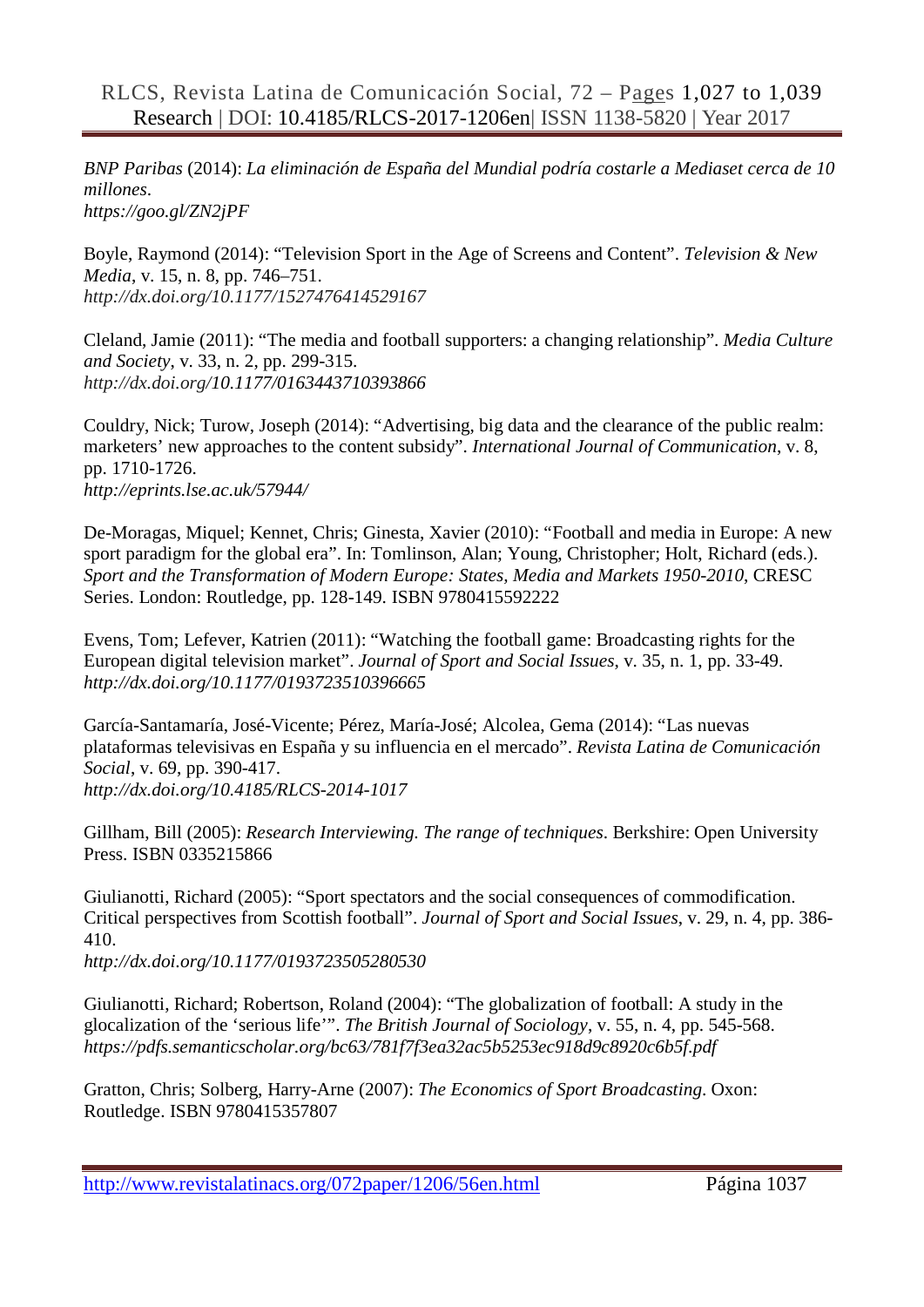Haynes, Richard (2016): *BBC Sport in black and white*. London: Palgrave Macmillan. ISBN 9781137454997

Hutchins, Brett (2012): "Sport on the move: The unfolding impact of mobile communications on the media sport content economy". *Journal of Sport and Social Issues*, v. 20, n. 10, pp. 1-19. *http://dx.doi.org/10.1177/019372351245893*

Hutchins, Brett; Rowe, David (2012): *Sport beyond television. The Internet, digital media and the rise of networked media sport*. New York: Routledge. ISBN 9780415734202

Kvale, Steinar (1996): *Interviews. An introduction to qualitative research interviewing*. London: Sage Publications. ISBN 0803958196

Lindlof, Thomas; Taylor, Bryan (2011): *Qualitative communication research methods*. London: Sage Publications. ISBN 9781412974738

Ling, Rich; Donner, Jonathan (2009): *Mobile communication*. Cambridge: Polity Press. ISBN 9780745644134

Llopis-Goig, Ramon (2012): "From 'socios' to 'hyper-consumers': an empirical examination of the impact of commodification on Spanish football fans". *Soccer & Society*, v. 13, n. 3, pp. 392-408. *http://dx.doi.org/*10.1080/14660970.2012.655508

Mason, Jennifer (2002): *Qualitative Researching*. London: Sage Publications. ISBN 9780761974284

Merton, Robert; Kendall, Patricia (1946): "The focused interview". *American Journal of Sociology*, v. 51, n. 6, pp. 541-547. *http://dx.doi.org/10.1086/219886*

Oltmann, Shannon (2011): "Telephone & email interviews: using the respondents' context to determine the best interview mode". In: *Proceedings of the 2011 iConference*. New York: Association for Computing Machinery, pp. 734-735. *http://dx.doi.org/10.1145/1940761.1940889*

Parente, Donald (1977): "The Interdependence of Sports and Television". *Journal of Communication*. v. 27, n. 3, pp. 128-132. *http://dx.doi.org/10.1111/j.1460-2466.1977.tb02138.x*

Rowe, David (2004): *Sport, Culture and the Media*. The Untruly Trinity. Michigan: Open University Press. ISBN 0335210759

Rubin, Herbert; Rubin, Irene (2012): *Qualitative interviewing. The art of hearing data*. London: Sage Publications. ISBN 9781412978378

Scherer, Jay; Sam, Michael (2012): "Public broadcasting, sport and cultural citizenship: Sky's the limit in New Zealand". *Media Culture Society*, v. 34, n. 1, pp. 101–111.